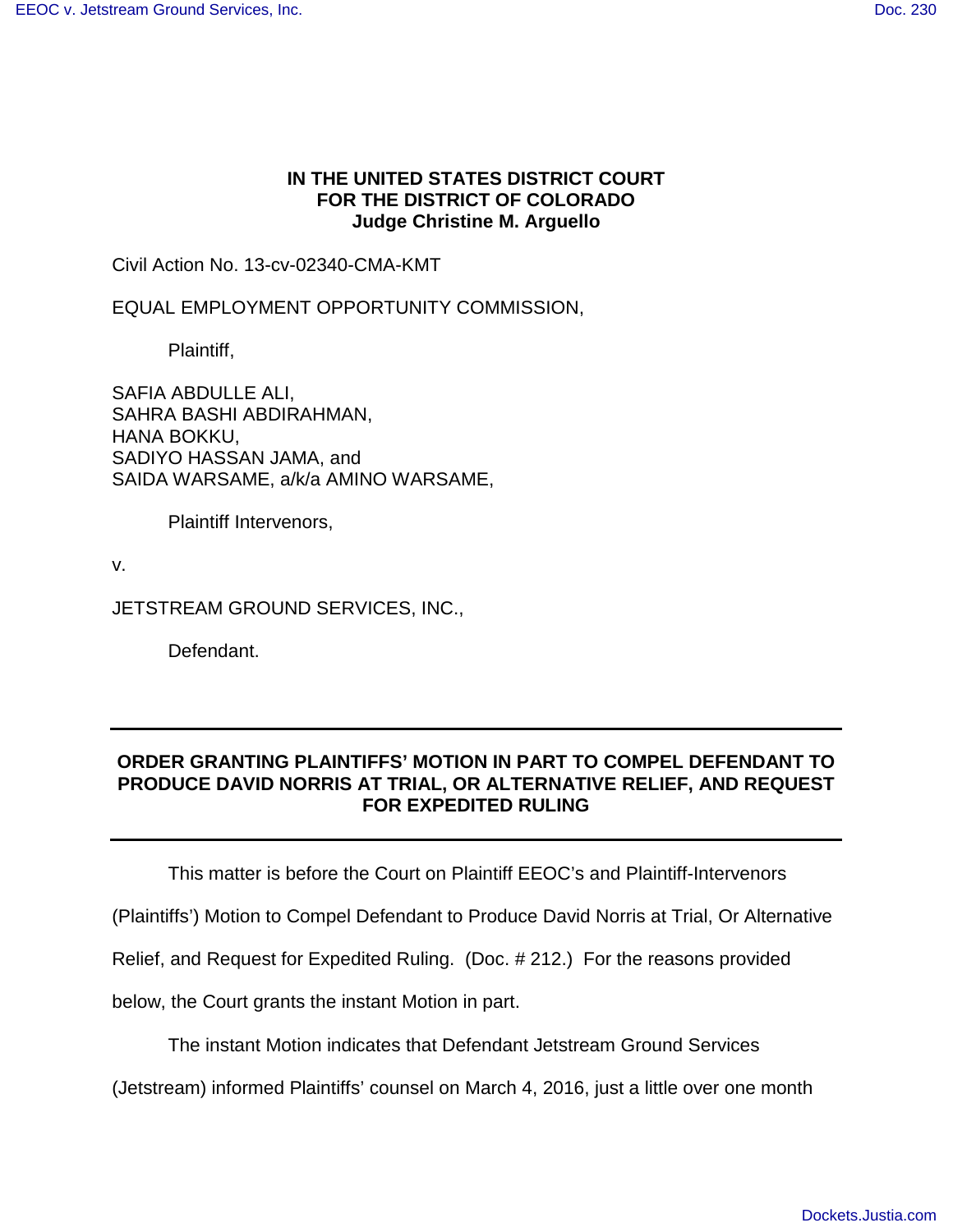before a jury trial is set to commence in this case, that it "cannot guarantee" the attendance of witness David Norris at trial.<sup>[1](#page-1-0)</sup> This is despite the fact that Mr. Norris was included in Defendant's "will-call" witness list as a "witness[] who **will be present at trial**" on the Final Pretrial Order governing this case, [2](#page-1-1) entered almost a year ago, on May 12, 2015 (he also appeared on Plaintiffs' "may-call" witness list) (Doc. # 147 at 24, 25) (emphasis added). Defendants have provided no explanation as to why Mr. Norris suddenly will not attend. (See Doc. # 220.) Accordingly, the instant Motion requests that the Court compel his presence at trial, or, in the alternative, either allow Plaintiffs to take a deposition in advance of trial (to be shown at trial) or order Mr. Norris to testify during trial via remote, contemporaneous transmission. (Doc. # 212 at 1.)

Although the parties hotly contest the actual extent of Mr. Norris' alleged role in the hiring and decision-making process in the instant case, a few crucial facts are not in dispute, to wit: (1) Mr. Norris is the Vice-President and co-owner of a majority of Jetstream, and he still owns and works for Jetstream (Doc. # 212-1); (2) Defendant's own attorneys note that "the central dispute in the in the instant case" is Jetstream's motives for its decision not to hire Plaintiffs (Doc. # 220 at 3); (3) Plaintiffs wore

<span id="page-1-0"></span> $1$  Defendant's Response speaks in the same evasive terms, noting, for example, that Mr. Norris "may voluntarily decline to appear for trial." (Doc. # 220 at 5.)

<span id="page-1-1"></span> $2$  On March 23, 2016, the Court granted the parties' Joint Motion for leave to file an amended Final Pretrial Order, to reflect recent stipulations to which they had agreed, including the settlement of one of Plaintiffs' claims. (See Doc. # 219.) The parties have not yet submitted a revised Final Pretrial Order reflecting these changes. However, because any changes the Final Pretrial Order authorized by the Court in its March 23, 2016 Order did not pertain to the witness list implicated here, the Court does not construe that Order as vacating the **entire** Final Pretrial Order, but rather, vacating only those parts that the parties agreed to change in light of their stipulations. (Id.) As such, the portions of the original Final Pretrial Order (Doc. # 147) pertaining to witnesses still govern this case for purposes of the instant Motion.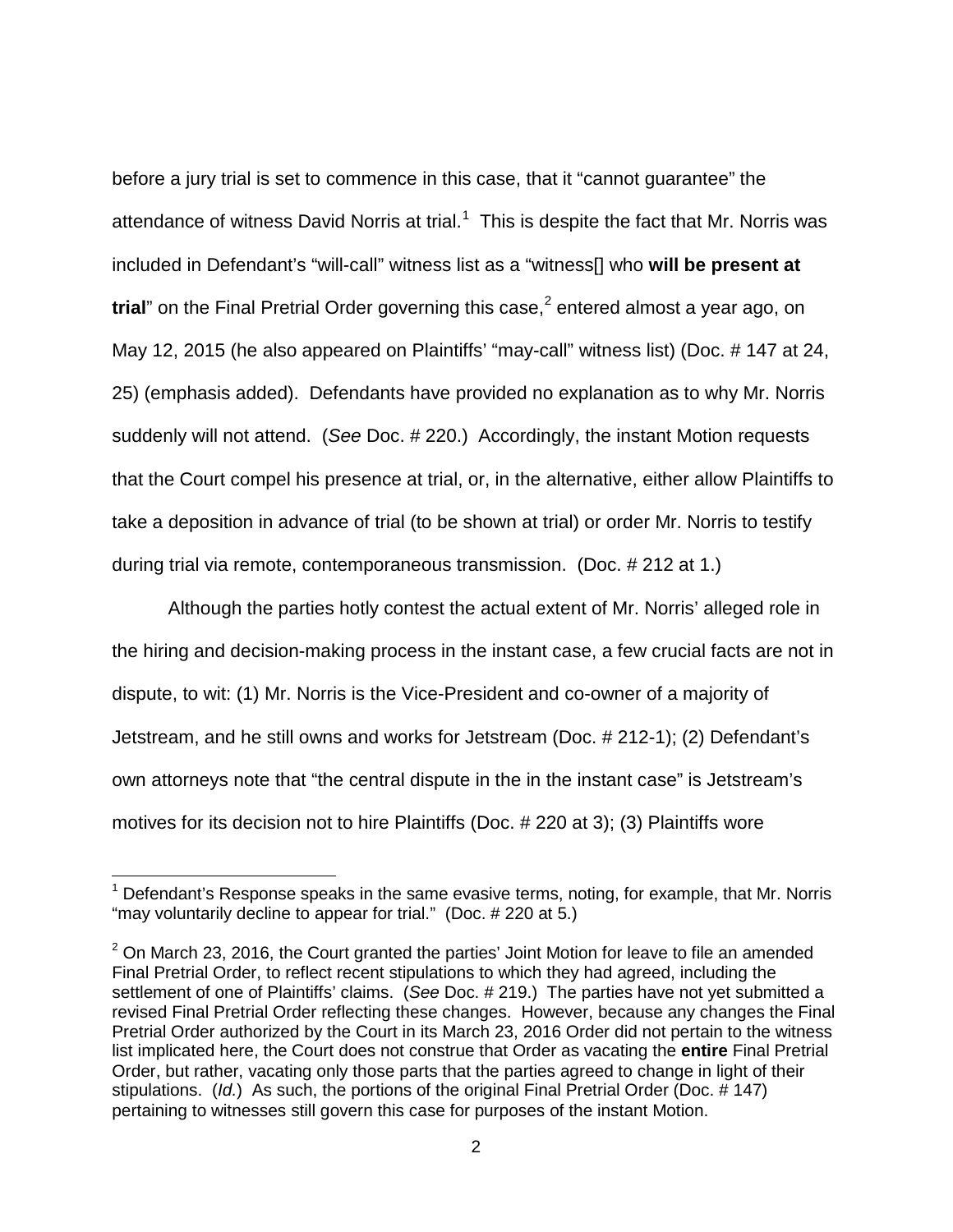headscarves during their interviews; (4) Mr. Norris interviewed at least three of the

Plaintiffs who were not hired by Jetstream, at least in part because – as JetStream itself

explained (at least at one point in this lawsuit)<sup>[3](#page-2-0)</sup> – Plaintiffs purportedly did not perform

very well **in their interviews with Mr. Norris**, specifically:

**JetStream evaluated applicants based on how well they conducted themselves during their interviews**, whether they had relevant cleaning experience, whether they could provide their own transportation to DIA, **whether they expressed a willingness to change their work schedules and rate of pay, and whether they would accept JetStream's work standards, including its religiously neutral and gender neutral uniform requirements**. Applicants were also required to pass a drug test and an airport security screening before being hired. Like all of the applicants, the Charging Parties were evaluated based on these factors.

**Sadiyo Jama and Hana Bokku were not hired because they had scheduling conflicts that JetStream could not accommodate, and they both showed little enthusiasm or interest in working for JetStream during their interview. Amino Warsame was not hired because a dispute arose during her interview regarding the rate of pay that she would accept and whether she had adequate experience as a cabin cleaner. Safia Ali was not hired because she refused to abide by JetStream's uniform policy. Sahra Abdirahman demanded during her interview that JetStream pay for her RTD bus pass, a benefit that JetStream was not prepared to provide, and she failed to complete a required drug test.** 

(Doc. # 84-6 at 2-3) (emphasis added); (5) Mr. Norris is alleged to have made

derogatory comments about Muslim women who wear hijabs to multiple JetStream

employees, including telling employee Michael Maina that such women "should be fired

because they looked like 'terrorists,'" and employee Brenda Holan that he "'did not care

if the reason [for wearing hijabs] was 'religion' or not. Female cabin-cleaners would not

<span id="page-2-0"></span> $3$  Jetstream, however, now claims that Mr. Norris' interviews played no role at all in its decision not to hire the Plaintiffs. (See Doc. # 220 at 2–3.) -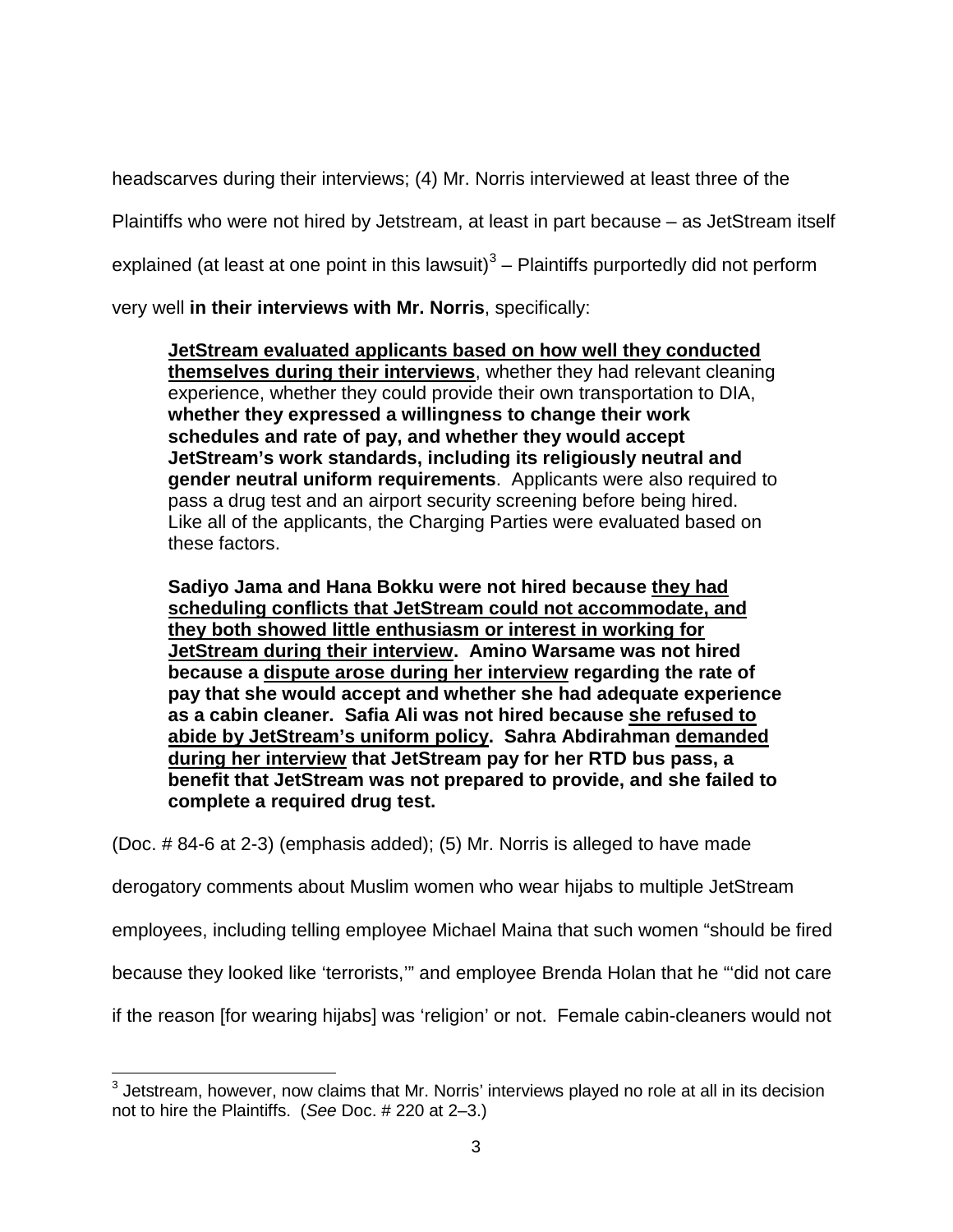be allowed to wear headscarves, 'no ifs, ands, or buts,' and he wanted 'none of this

headscarf garbage. We're not putting up with any of that."" (Doc. ## 117-14, ¶¶ 1-2, 10-

11; 117-15 ¶¶ 16, 17, 19); (6) Plaintiffs did not depose Mr. Norris about these

derogatory statements at least in part because they only found out about them (or were

only able to obtain declarations about them) after Mr. Norris' deposition;<sup>[4](#page-3-0)</sup> (7) Mr. Norris

currently lives in Florida and has lived there continuously throughout the course of this

litigation (as such, he lives more than 100 miles from the District of Colorado's

courthouse); and (8) Defendants have not sought leave to amend the Final Pretrial

Order to **remove** Mr. Norris as a "will-call" witness.

Although Plaintiffs point to two cases in which a district court outside of the Tenth

Circuit utilized its inherent equitable power to compel a party witness to attend a trial,

<span id="page-3-0"></span><sup>&</sup>lt;sup>4</sup> Specifically, Plaintiffs' Motion argues that showing Mr. Norris' existing videotaped deposition at trial would be prejudicial at least in part because Plaintiffs were not able to obtain critical statements from witnesses Brenda Holan and Michael Maina regarding Mr. Norris' allegedly derogatory comments to Holan and Maina until **after** his deposition, and thus were unable to question Mr. Norris about these statements. (Doc. # 212 at 5–6.) In response, Defendants essentially make an estoppel-esque argument, countering that the Court should not allow a trial deposition or order Defendants to make Mr. Norris available to testify because "Plaintiffs **had this information** before the deposition, as shown by the fact that, during the deposition, **Norris was asked questions derived straight from Holan's declaration** . . . [and] **Norris also testified about other topics raised in both** t**he Holan and Maina declarations**, including derogatory remarks about headscarves, or concerns about the reactions of airline passengers." (Doc. # 220 at 3–4) (emphasis added). The Court finds Jetstream's choice of language to be, to say the least, problematic; that Mr. Norris testified about "other topics raised" in the Maina declaration or testified about material purportedly "derived . . .from" the Holan or Maina declarations **in no way** shows that Plaintiffs were able to ask Mr. Norris **about the specific statements they wish to ask him about at trial**. Likewise, although JetStream faults Plaintiffs for failing to reopen Norris' deposition while the discovery period was open (Doc. # 220 at 7), it would have made no sense for them to do so, as they **reasonably anticipated**, given Mr. Norris' "will-call" status in the Final Pretrial Order, that they would be able to cross-examine him at trial about these statements. Similarly, that Plaintiffs originally chose to depose Mr. Norris by videotape "because they knew they could not force him to appear at trial" is utterly irrelevant (Doc. # 220 at 5), because he was deposed on July 11, 2014, more than a year before the final pretrial order was entered on May 12, 2015, in which Mr. Norris was designated a "will call" witness by JetStream. (Doc. ## 147; 212-4 at 1.)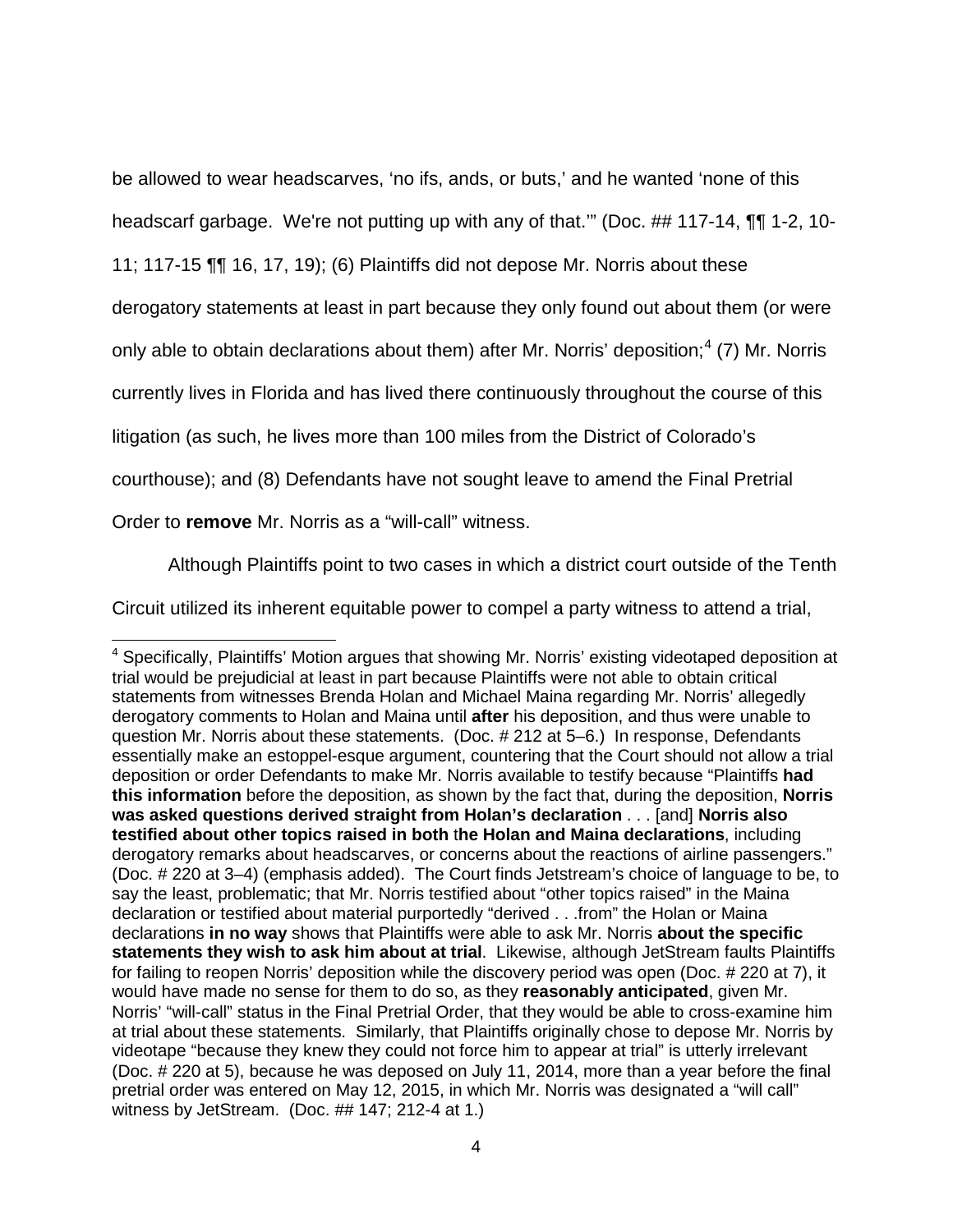this Court does not believe, particularly in light of the 2013 amendments to Rule 45 of the Federal Rules of Civil Procedure, that it can grant the instant Motion on this basis alone.<sup>[5](#page-4-0)</sup> Additionally, perhaps because this particular litigation tactic at least appears to be seldom used, the Court was unable to find a case in the Tenth Circuit that was directly on point after the 2013 Amendments to the Rules (i.e., a case in which a party lists a witness as a "will-call" witness in the final pretrial order and, after the discovery deadline passes, informs the other party, approximately a month before trial, that it may not, in fact, produce the witness).

Nevertheless, the Court finds the principles of law guiding proposed amendments

to pretrial orders to be especially helpful in analyzing the instant Motion. Specifically,

because Mr. Norris was listed as a "will-call" witness on the Final Pretrial Order,

JetStream's conduct in opposing the instant Motion to Compel is the

-

**procedural/theoretical equivalent** of a de facto Motion to Amend the Pretrial Order to

**remove** Mr. Norris as a witness from that Order, because the Court "interpret[s] the

<span id="page-4-0"></span> $<sup>5</sup>$  It is clear that, at least after the 2013 amendments, this Court is not authorized to compel Mr.</sup> Norris' presence under Rule 45, despite the fact that he is the Vice President and co-owner of JetStream. Specifically, Rule 45(d)(A)(ii) provides that a court **must** quash or modify a subpoena that "requires a person to comply beyond the geographical limits specified in Rule 45(c)." Rule 45(c)(1)(B)(i), in turn, provides that "A subpoena [for trial] may command a person to attend a trial, hearing, or deposition only as follows . . . **within the state where the person resides, is employed, or regularly transacts business** in person, **if the person . . . is a party or a party's officer**." Fed. R. Civ. P. 45(c)(1)(B)(i) (emphasis added); see also Fed. R. Civ. P. 45 advisory committee's note to 2013 amendment (emphasis added) ("Because Rule 45(c) directs that compliance may be commanded only as it provides, these amendments resolve a split in interpreting Rule 45's provisions for subpoenaing parties and party officers. . . . **Rule 45(c)(1)(A) does not authorize a subpoena for trial to require a party or party officer to travel more than 100 miles unless the party or party officer resides, is employed, or regularly transacts business in person in the state.**") As Mr. Norris does not "reside," is not "employed," nor "regularly conducts business" in a state that is within 100 miles of the District of Colorado's courthouse, the Court cannot compel his attendance with a subpoena issued pursuant to Rule 45.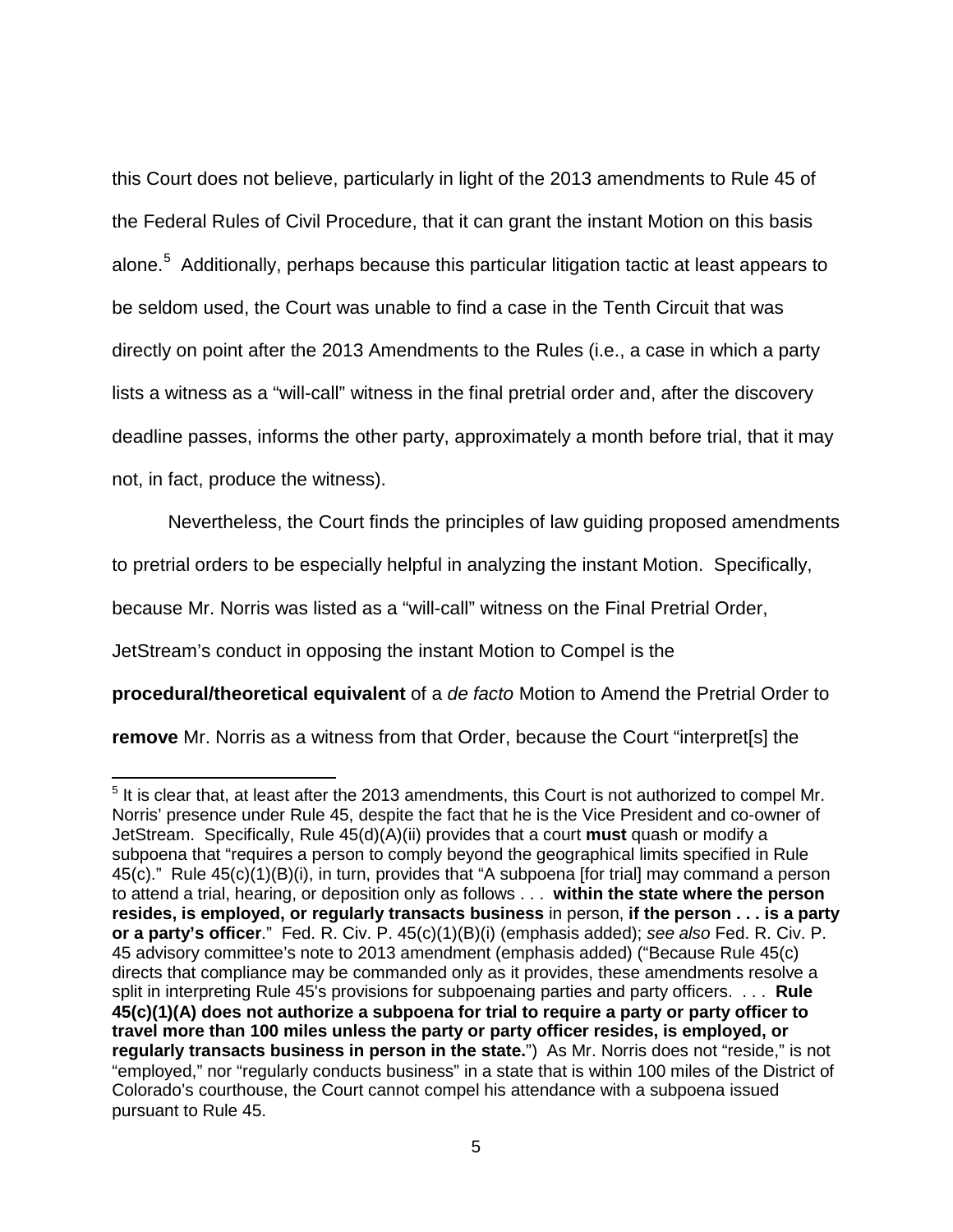assertion of an issue not listed in the pretrial order<sup>[6](#page-5-0)</sup> as the equivalent of a formal **motion to amend** the order . . . ." See Trierweiler v. Croxton & Trench Holding Corp., 90 F.3d 1523, 1543 (10th Cir. 1996) (internal citation omitted, emphasis added); see also Koch v. Koch Indus., Inc., 203 F.3d 1202, 1222 (10th Cir. 2000) (citing Trierweiler, 90 F.3d at 1543, and holding that plaintiffs who sought to have an additional witness testify who was not listed on the pretrial order, despite not formally moving for amendment of the final pretrial order, were "effectively" moving for such amendment "by opposing the Defendants' in limine motion, eliciting Eckert's testimony, and opposing the Defendants' motion to strike that testimony as beyond the scope of the [Final] Pretrial Order.")

It is well established that unless the Court modifies its pretrial order, the parties are "bound to its contents and may not contradict its terms." Prager v. Campbell Cnty. Mem'l Hosp., 731 F.3d 1046, 1056 (10th Cir. 2013) (citing Perry v. Winspur, 782 F.2d 893, 894 (10th Cir. 1986)). "This rule, of course, applies to those portions of pretrial orders which **list the witnesses** and describe the testimony each party may use." Id. (emphasis added). As the Tenth Circuit has explained, "[t]he preparation of a [final] pretrial order requires careful attention and review by the parties and their attorneys," and any last-minute revisions "deprive[] one's adversary of fair notice, possibly discovery, and the opportunity for motion practice, and is subject to abuse by those who

-

<span id="page-5-0"></span><sup>6</sup> The Court recognizes that Defendant's proposed amendment would not be an "**assertion of an issue not listed** in the pretrial order," but rather, a proposed amendment to **remove** a witness who **was listed** in final pretrial order. Nevertheless, it appears that the principles of law analyzing the propriety of relief in the former situation would apply equally in the latter, so it has applied them here.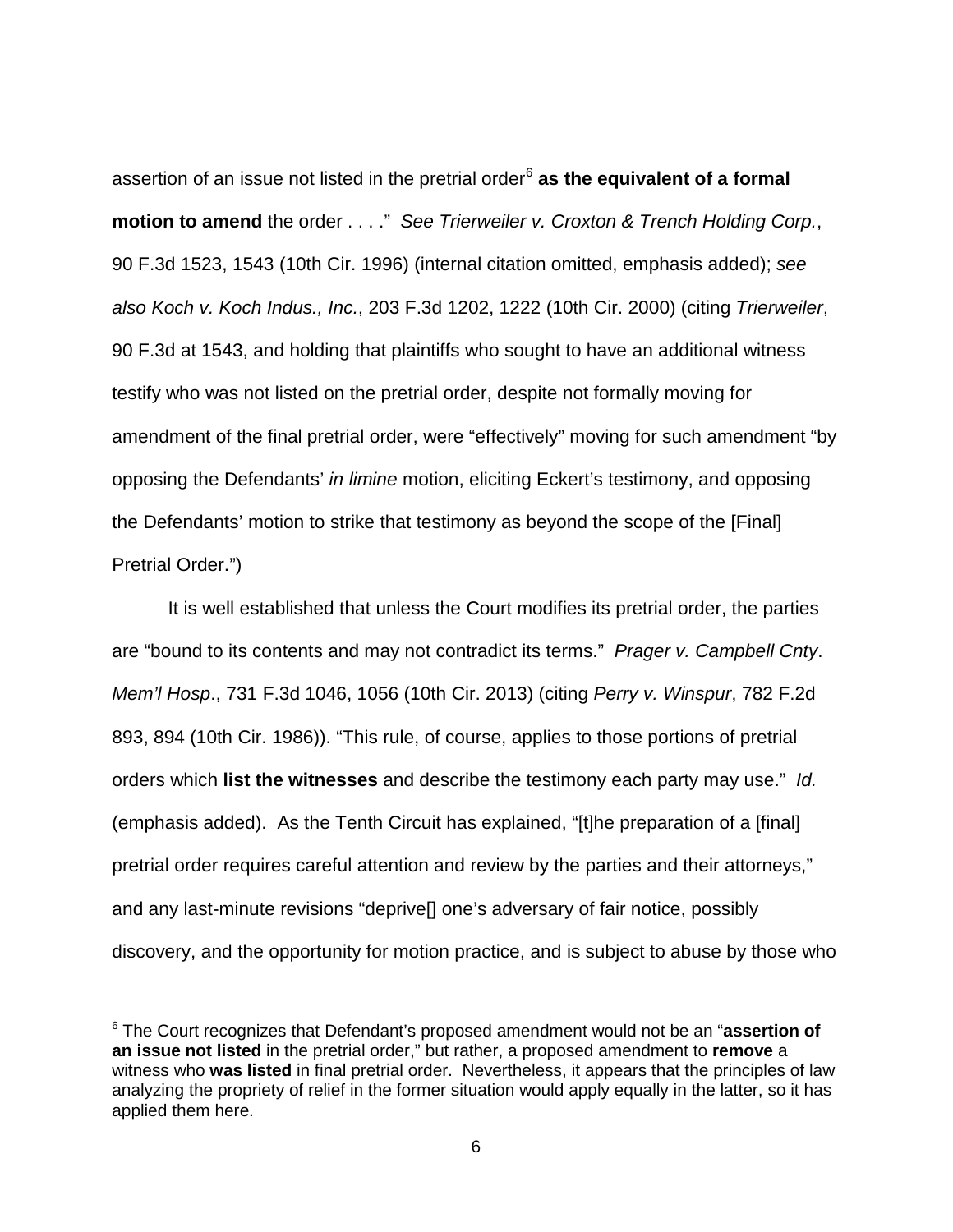employ a sporting theory of justice." Wilson v. Muckala, 303 F.3d 1207, 1215-16 (10th Cir. 2002). Rule 16(e) of the Federal Rules of Civil Procedure allows the Court to modify a final pretrial order, but it may do so "only to prevent **manifest injustice**." Although such a standard is not entirely inflexible, Rule 16's "laudable" purpose is "to avoid surprise, **not foment it**." Wilson, 303 F.3d at 1216 (emphasis added) (citing Clark v. Pennsylvania R.R. Co., 328 F.2d 591, 594 (2d Cir. 1964) (noting that the purpose of Rule 16 is to replace "the old sporting theory of justice" with a policy of "putting the cards on the table")).

The Tenth Circuit reviews a district court's decision to deny an amendment to a pretrial order for an abuse of discretion. See Koch, 203 F.3d at 1222. In doing so, it considers the following factors: "(1) prejudice or surprise to the party opposing trial of the issue; (2) the ability of that party to cure any prejudice; (3) disruption to the orderly and efficient trial of the case by inclusion of the new issue; and (4) bad faith by the party seeking to modify the order." Id. That court also considers whether an amendment to the pretrial order was formally and timely requested. See id.

Needless to say, these factors, as applied with slight modifications to the circumstances of the case at bar, all weigh against JetStream here. First, Plaintiffs are extremely prejudiced by this late-breaking development. Mr. Norris has information about an incredibly important aspect (if not the **most** important aspect) of Plaintiffs' case. However, not only were Plaintiffs only informed that Jetstream could not "guarantee" Mr. Norris' appearance just barely over a month before trial is set to begin in this matter and after the discovery deadline had already passed, they also were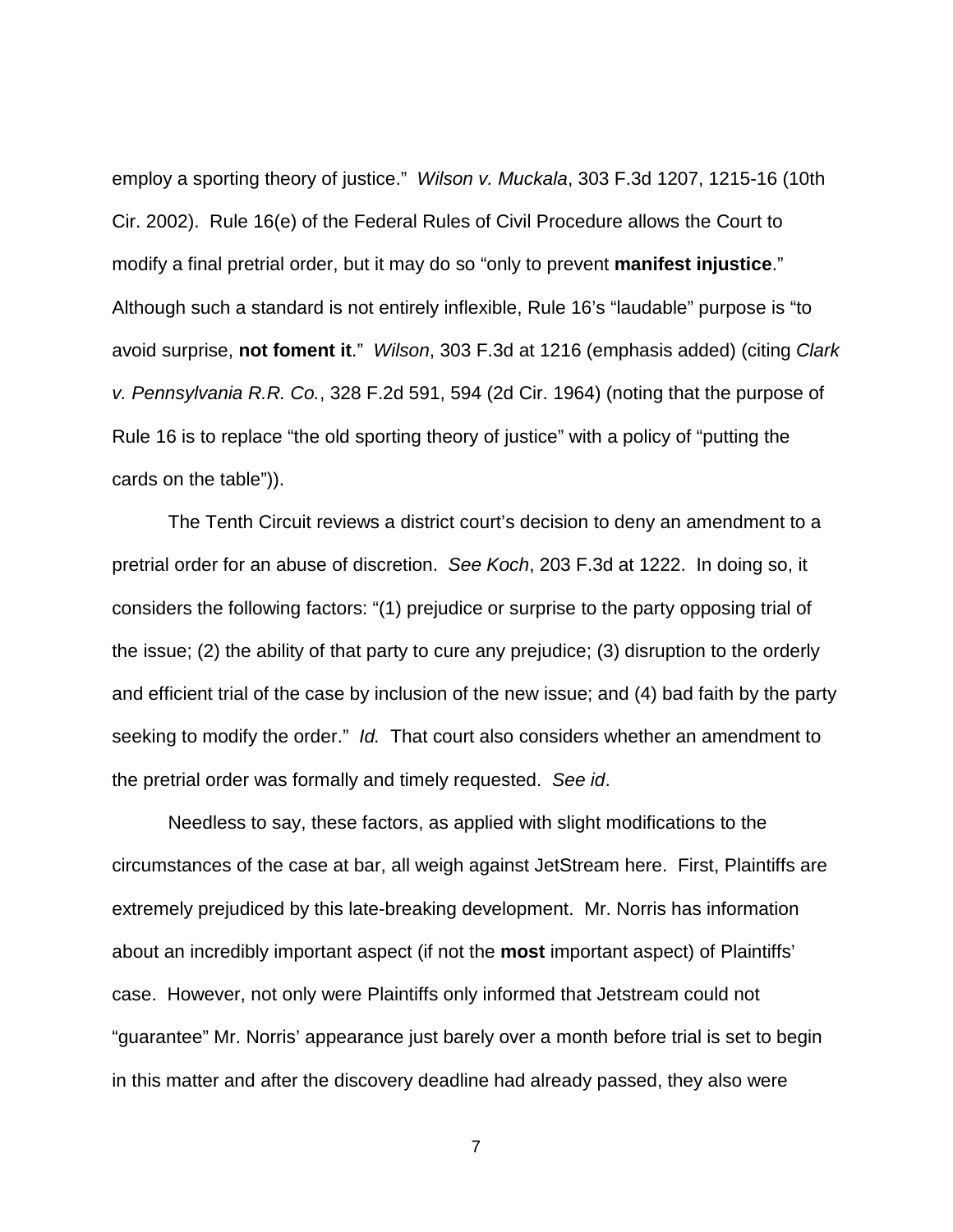surprised by such a development, given Defendant's implicit assurances that it would produce Mr. Norris at trial (he was, after all, listed as a "will-call," not a "may-call" witness or a witness who may "voluntarily absent himself from trial").

Second, and relatedly, Plaintiffs' ability to cure this prejudice is markedly limited here. Although Jetstream asserts that Plaintiffs should be able to use Mr. Norris' prior videotaped deposition in lieu of live testimony, as previously discussed, it is clear that some rather critical "building blocks" of Plaintiffs' circumstantial case of JetStream's discriminatory motive against Plaintiffs include Mr. Norris' allegedly discriminatory statements about Muslims – and it is undisputed that Plaintiffs were not able to depose Mr. Norris about these statements, such that showing his existing deposition testimony to the jury would not cure this prejudice, as Plaintiffs obviously cannot cross-examine a videotape.<sup>[7](#page-7-0)</sup> For these same reasons, the trial would be significantly disrupted by Mr. Norris' absence. Additionally, Mr. Norris is a very important witness for both Plaintiffs **and** Defendants in this matter – particularly because Title VII permits a jury to consider whether an employer's explanations for an adverse action have changed in determining the credibility of its explanation, and JetStream has, at least at one point in the course of this litigation, indicated that Mr. Norris' interviews with Plaintiffs played at least **some role** in its decision not to hire them, even if they now disclaim this explanation. See

-

<span id="page-7-0"></span> $7$  Moreover, the Court would be remiss not to note that "although the federal rules provide a mechanism for the admission of deposition testimony, they do not alter the 'long-established principle that testimony by deposition is less desirable than oral testimony." Garcia-Martinez v. City & Cnty. of Denver, 392 F.3d 1187, 1193 (10th Cir. 2004); see also Salsman v. Witt, 466 F.2d 76, 79 (10th Cir. 1972) ("The deposition has always been, and still is, treated as a substitute, a second-best, not to be used when the original is at hand.") (internal quotation omitted).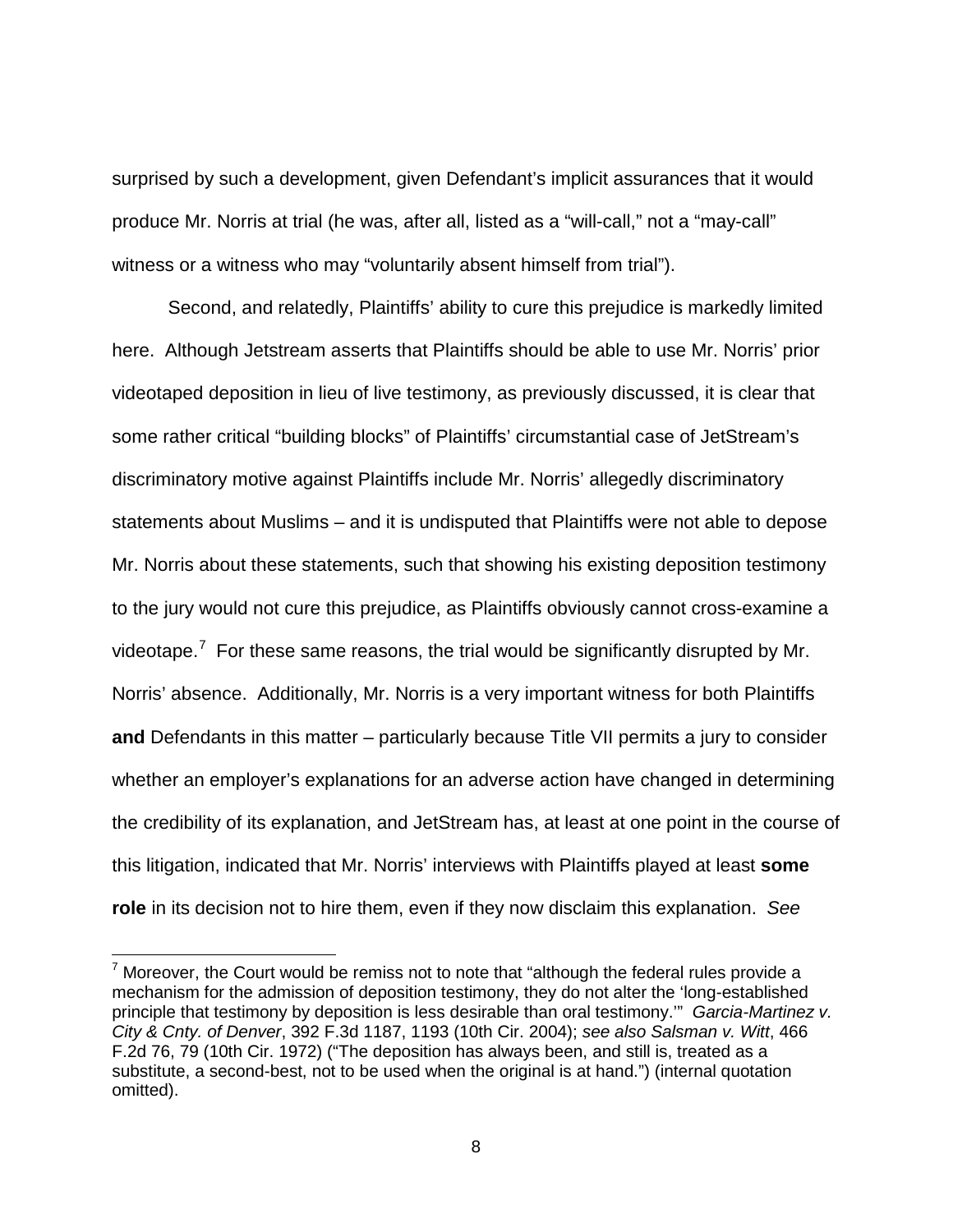Reeves v. Sanderson Plumbing Products, Inc., 530 U.S. 133, 147 (2000) (explaining that proof that a defendant's explanation for its adverse action is unworthy of credence is "one form of circumstantial evidence that is probative of intentional discrimination, and it may be quite persuasive. . . . In appropriate circumstances, the trier of fact can reasonably infer from the falsity of the explanation that the employer is dissembling to cover up a discriminatory purpose"); Swackhammer v. Sprint/United Mgmt. Co., 493 F.3d 1160, 1167 (10th Cir. 2007) (A plaintiff shows pretext by demonstrating "such weaknesses, implausibilities, inconsistencies, incoherencies, or contradictions in the employer's proffered legitimate reasons for its action that a reasonable factfinder could rationally find them unworthy of credence").

Finally, although the Court cannot definitively opine regarding the bad faith of Defendant's counsel, two items are of note. First, JetStream only informed Plaintiffs' counsel that Mr. Norris "may voluntarily decline to appear for trial" (Doc. # 220 at 5) just over a month before trial begins (despite the closure of discovery and his inclusion as a "will-call" witness for Defendant in the Final Pretrial Order). Second, JetStream did not formally move for an amendment to the Final Pretrial Order. This kind of conduct at the very least smacks of gamesmanship and the kind of "old sporting theory of justice" that Rule 16(e) is specifically designed to prevent. See Clark, 328 F.2d at 594.

For all of the above-mentioned reasons – particularly because, given the timing of his deposition, Plaintiffs could not adequately cross-examine Mr. Norris about either (1) JetStream's reasoning for the adverse actions it took against them or (2) derogatory statements Mr. Norris allegedly made to other JetStream employees, the Court does not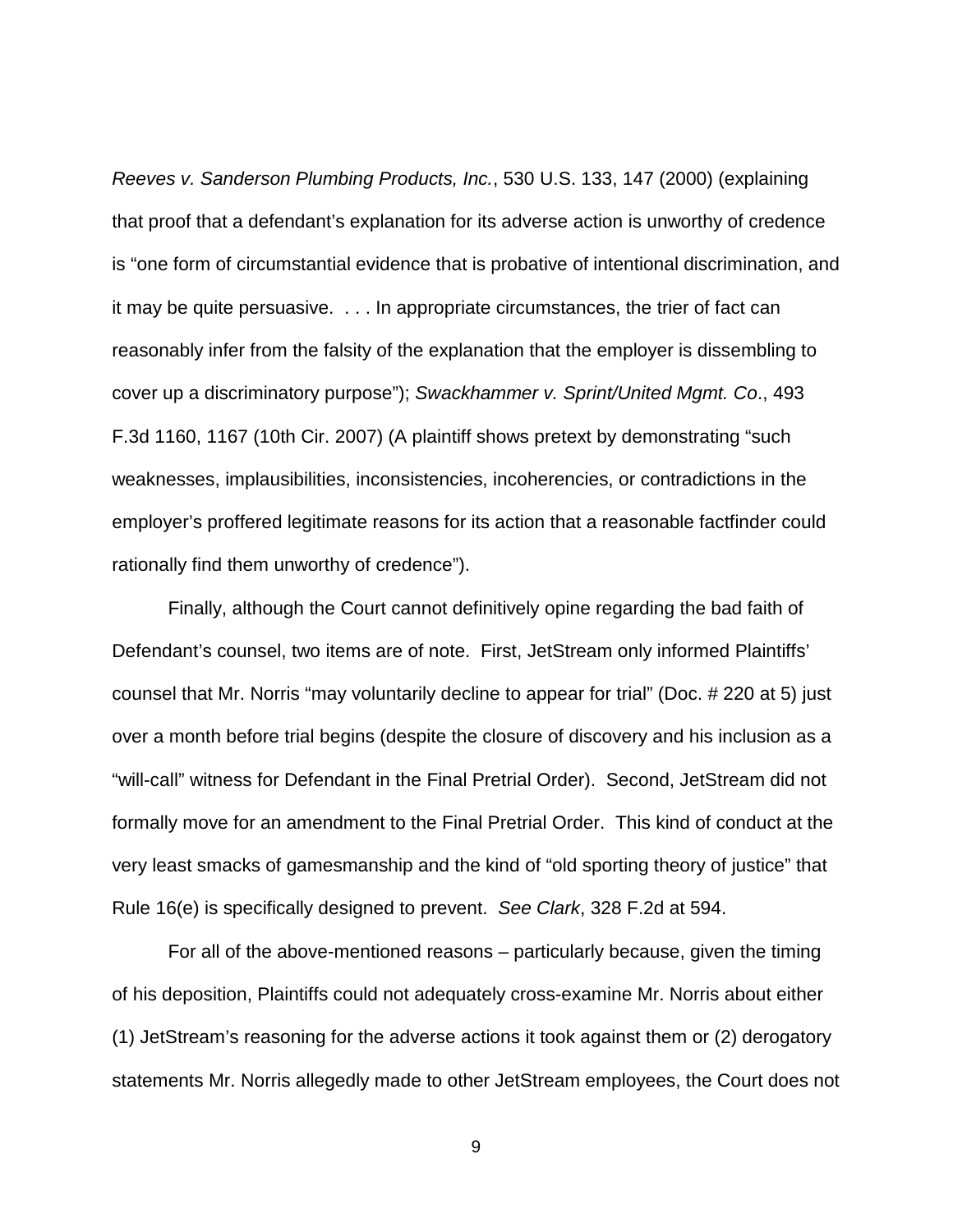believe that amending the final pretrial order to remove Mr. Norris as a witness is in the interests of justice. See Fed. R. Civ. P. 16(e) (the Court may modify a final pretrial order "only to prevent manifest injustice.") At the same time, Plaintiffs have identified no authority (and the Court has found none) that would allow the Court to **force** Mr. Norris to attend trial against his will in Denver.

Accordingly, the Court ORDERS that Plaintiffs' Motion to Compel Defendant to Produce David Norris at Trial, Or Alternative Relief, and Request for Expedited Ruling (Doc. # 212) is GRANTED in part. It is

FURTHER ORDERED that if Defendants refuse to assure Mr. Norris' presence

at trial in Denver, Plaintiffs are permitted to take another, pre-trial deposition of Mr.

Norris. However, if Defendants assure the Court **in writing, no later than Wednesday,** 

**March 30, 2016**, that Mr. Norris will in fact be present in Denver to testify at trial,

Plaintiffs will not be permitted to take this deposition.<sup>[8](#page-9-0)</sup> It is

-

FURTHER ORDERED that Defendant's Motion to Strike Plaintiffs' Reply (Doc.

# 227) is hereby DENIED AS MOOT because the Court did not need to consider

<span id="page-9-0"></span><sup>&</sup>lt;sup>8</sup> Given this relief, the Court need not consider whether Plaintiffs have met the standard for the showing of live testimony via remote transmission under Rule 43 of the Federal Rules of Civil Procedure, especially because the Rule's drafters have indicated a preference for deposition testimony in any case. See Fed. R. Civ. P. 43 advisory committee's note to 1996 amendment (emphasis added) ("Other possible justifications for remote transmission must be approached cautiously. Ordinarily depositions, including video depositions, **provide a superior means of securing the testimony of a witness who is beyond the reach of a trial subpoena**, or of resolving difficulties in scheduling a trial that can be attended by all witnesses.")